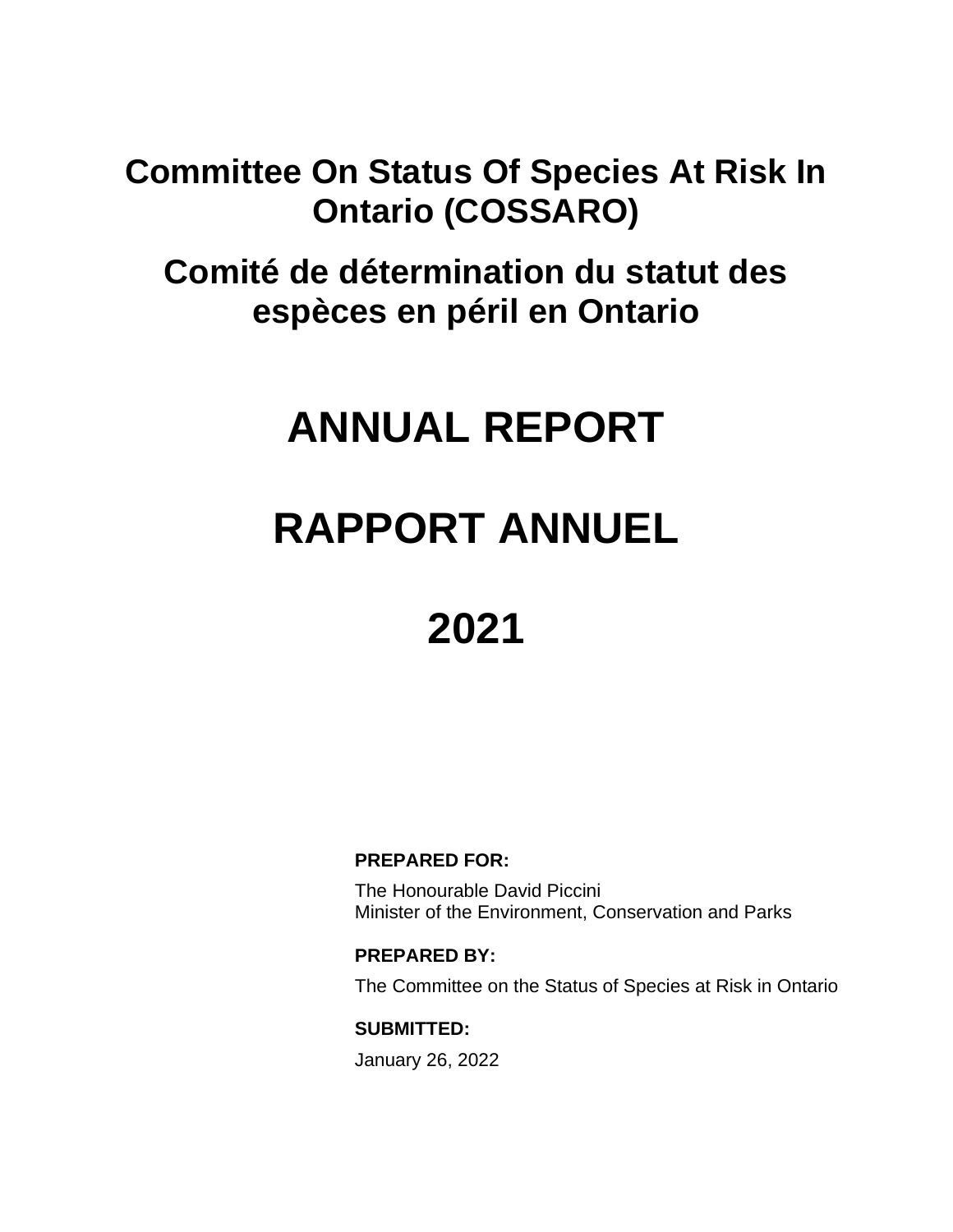### **Table of Contents**

| 1.                                                      |  |
|---------------------------------------------------------|--|
|                                                         |  |
| 3.<br>SUMMARY OF 2021 COSSARO MEETINGS & OPERATIONS  11 |  |
| 3.1                                                     |  |
| 3.2                                                     |  |
|                                                         |  |
|                                                         |  |
| Attachment 1: COSSARO Membership (2021)                 |  |
| Attachment 2: 2021 Species Summaries                    |  |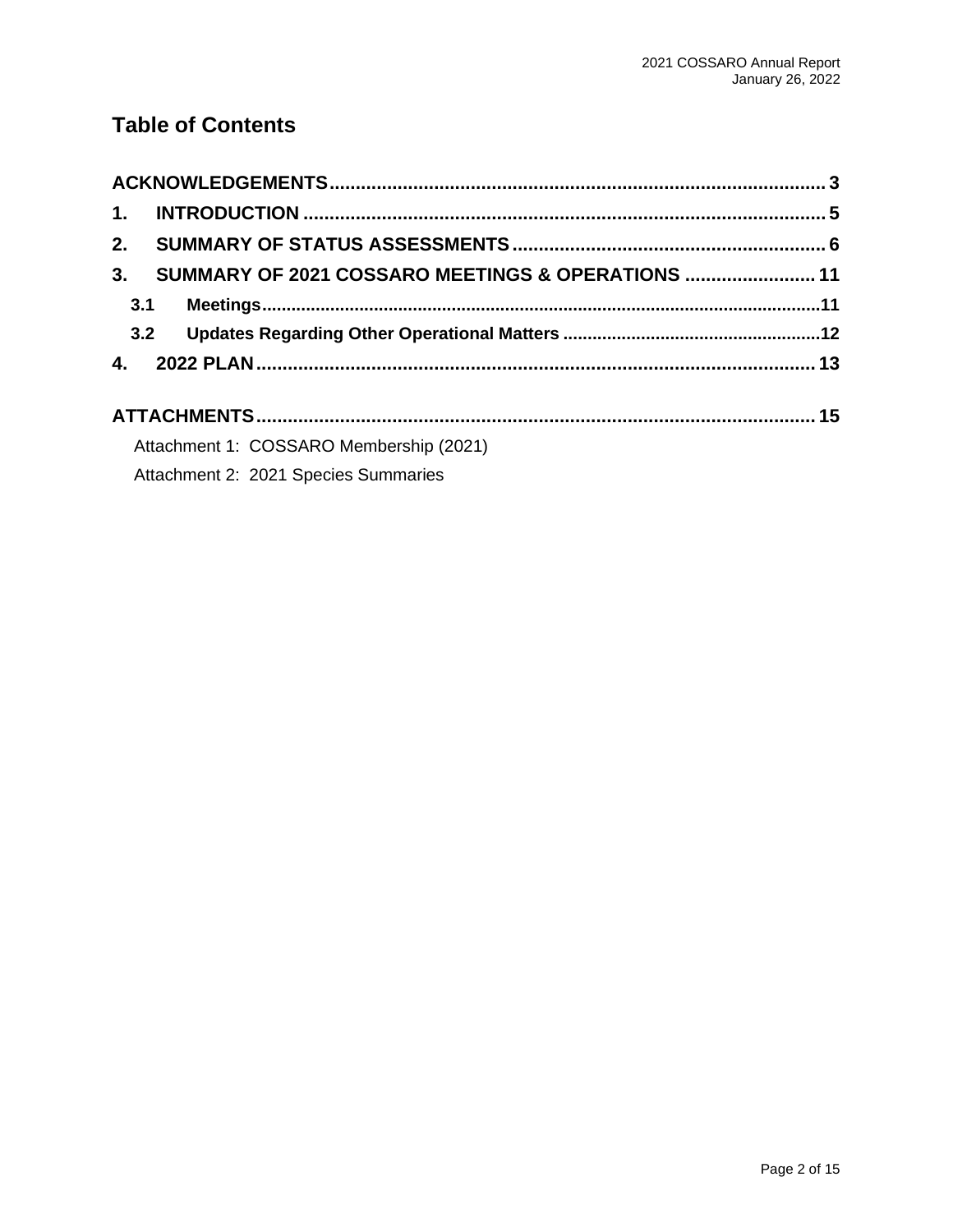#### <span id="page-2-0"></span>*ACKNOWLEDGEMENTS*

COSSARO wishes to acknowledge and thank the observers who attended and contributed to the dialogue in species assessment meetings. Observers in 2021 represented First Nations, government offices, companies, industry associations, sporting associations, conservation organizations, and academic institutions (listed below). The observers' attendance and interest in the work of COSSARO was helpful and is greatly appreciated.

- 8 Trees Inc.
- Algonquins of Ontario
- Auditor General of Ontario
- Dairy Farmers of Ontario
- Environment and Climate Change Canada
- Fleming College (professors and students)
- Frost Students Association, Fleming College
- Fur Harvesters Auctions Inc.
- Fur Institute of Canada
- Great Lakes Fishery Commission
- McMillan Vantage Policy Group
- Nature Conservancy of Canada
- Ontario Federation of Agriculture
- Ontario Federation of Anglers and Hunters (OFAH)
- Ontario Forest Industries Association
- Ontario Fur Managers Federation
- Ontario Ginseng Growers Association
- Ontario Nature
- Ontario Power Generation (OPG)
- Red Sky Métis Independent Nation
- **SLR Consulting**
- Species at Risk Program Advisory Committee (SARPAC)
- Temagami First Nation
- Walker Industries
- Wilderness Committee

We also wish to express our thanks to the following individuals and organizations, who chose through presentations and/or written submissions to contribute scientific information including Indigenous and community knowledge to COSSARO during 2021:

- Victoria MacPhail, PH D candidate, Faculty of Environmental and Urban Change, York University, Toronto
- Lisa Walter, Acting Sea Lamprey Program Deputy Director, Great Lakes Fishery Commission
- Dave Stanley, Senior Environmental Advisor, Ontario Power Generation (OPG)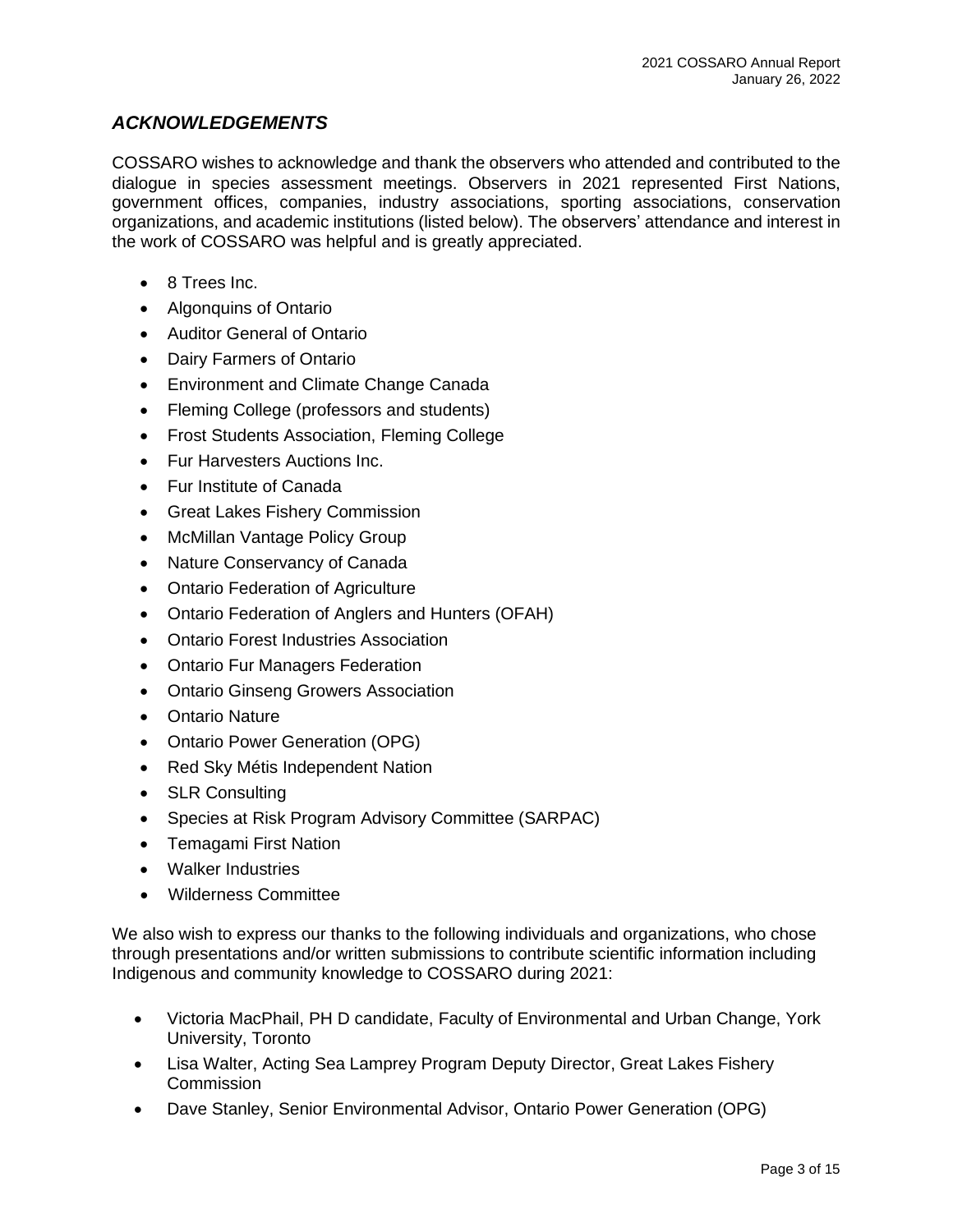- Robin Horwath, General Manager, Ontario Fur Managers Federation
- James Baker, Executive Director, Fur Institute of Canada
- Mark Ryckman, Manager of Policy, Ontario Federation of Anglers and Hunters (OFAH)
- Emma Horrigan, Conservation Projects and Education Manager, Ontario Nature

As members on COSSARO we are grateful to Hon. Jeff Yurek who served as the Minister of the Environment, Conservation and Parks (MECP) from June 20, 2019 to June 18, 2021. And we are grateful to Hon. David Piccini, as the Minister of MECP from June 18, 2021 onward, and his team at the MECP that serves as the Secretariat and support to COSSARO. We are grateful to the following MECP team members who worked hard to support COSSARO in 2021.

- Mary Balsdon
- Kirsten Corrigal
- Sarah Parna
- Natalie Boyd
- Susan Ecclestone
- Kathleen Pitt
- Brie-Anne Breton
- Megan McAndrew
- Rebecca Teare
- 

We are also grateful to the Ministry of Northern Development, Mines, Natural Resources and Forestry (MNDMNRF) Natural Heritage Information Centre (NHIC) for providing important Ontario species data to COSSARO, that enabled our assessments. We also thank Colin Jones, the Provincial Zoologist, Invertebrates with the NHIC. He serves as a Province of Ontario member on the Committee on the Status of Endangered Wildlife in Canada (COSEWIC). In that role he was able to support COSSARO's access to and understanding of COSEWIC considerations related to species assessments.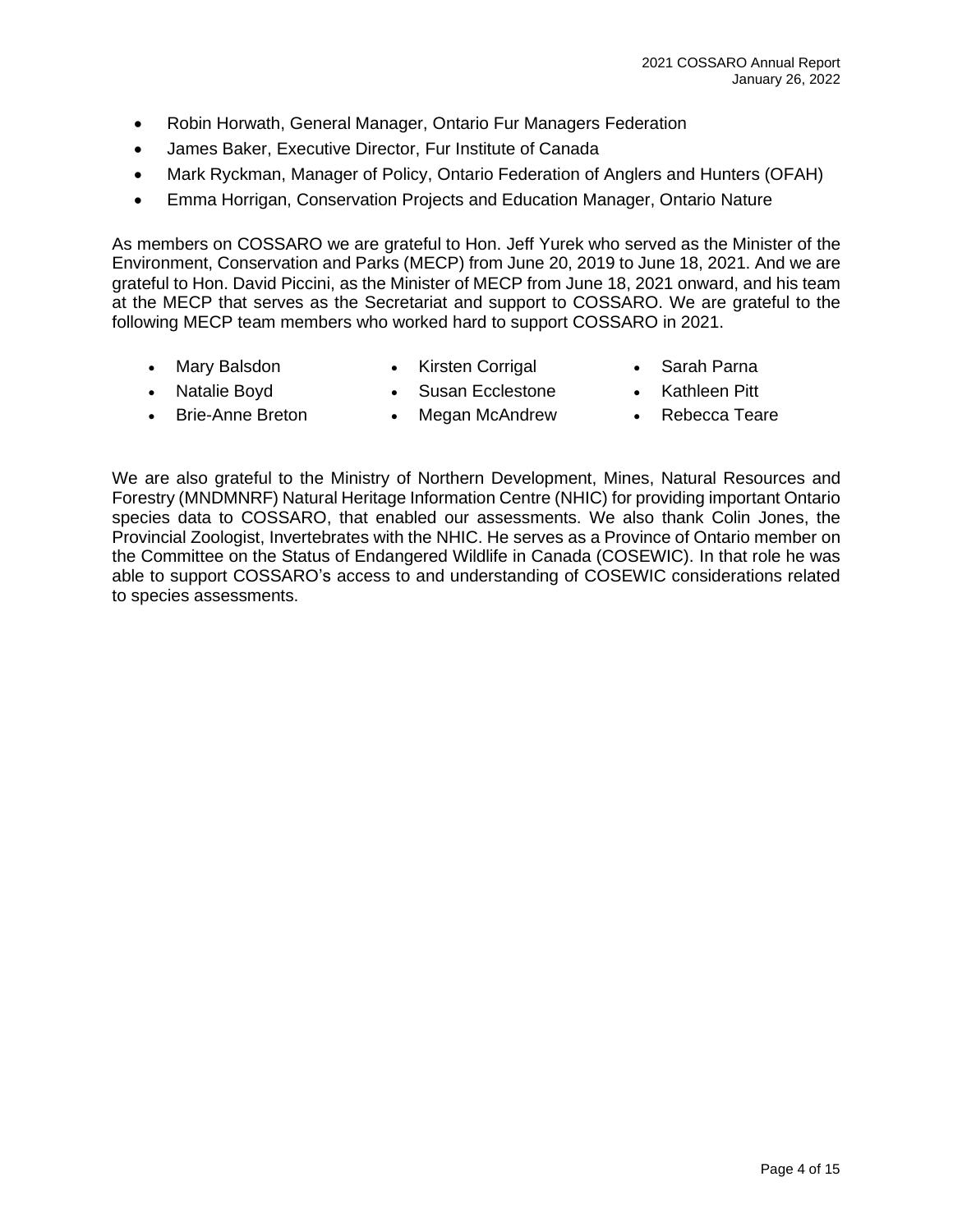#### <span id="page-4-0"></span>**1. INTRODUCTION**

The Committee on the Status of Species at Risk in Ontario (COSSARO) is an independent committee of experts which considers which plants and animals should be assessed as at risk in Ontario.

The *Endangered Species Act, 2007* (ESA) gives the committee legal recognition and specific responsibilities:

- Maintaining criteria for assessing and classifying species
- Keeping a list of species that should be assessed and classified (or reclassified) in the future
- Assessing, reviewing and classifying species
- Submitting reports regarding the classification of species and providing advice to the Minister of the Environment, Conservation and Parks

COSSARO can consist of up to 12 members with expertise in scientific disciplines or community knowledge or Indigenous Knowledge. A quorum of eight members is required for voting purposes.

In 2021, COVID-19 continued to affect COSSARO's activities, but the MECP secretariat team and COSSARO members continued to effectively and efficiently complete online meetings which continued to include observers in open sessions.

In 2021, COSSARO held four virtual meetings to complete the assessment of 36 species/designatable units. Of those 36 species, one was determined not to be eligible for assessment (Ringed Seal) and votes for two species were deferred until 2022 (Algonquin Wolf and American Ginseng). Voting on the remaining 33 species was completed at the four meetings held on:

- February 4 5, 2021
- April 8 9, 2021
- September 28 29, 2021
- November 18 19, 2021

On January 7, 2021, the MECP appointed one new member to COSSARO, Dr. Barbara Hard, Senior Biologist and Risk Assessment Specialist, Discipline Lead, Natural Sciences Canada, Arcadis Canada, PhD philosophy, Microbiology. That increased the membership on COSSARO to 11.

On April 15, 2021, Dan Kraus was reappointed for a two-year term as a member of COSSARO. His appointment extends until April 14, 2023. On December 12, 2021, the Chair (Tom Hilditch) was reappointed for a three-year term, extending until December 11, 2024.

Other members terms are expiring in 2022; we understand that renewals are being considered and addressed to ensure that COSSARO will continue to meet quorum in 2022.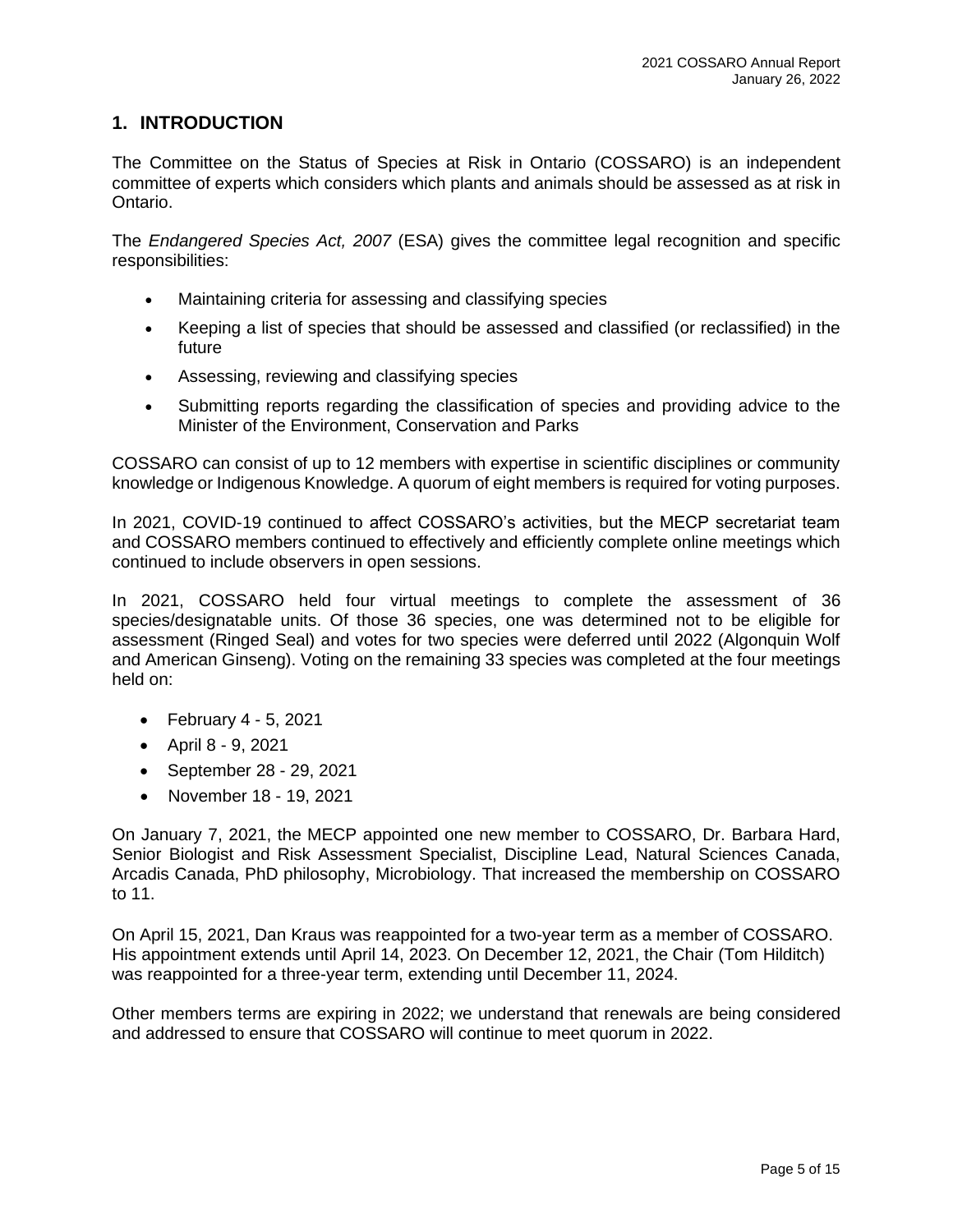#### <span id="page-5-0"></span>**2. SUMMARY OF STATUS ASSESSMENTS**

The table below, summarizes the results of assessments and voting completed on 33 species in 2021. These species are grouped by types of fauna/flora for ease of review. The order is the same used in Attachment 2 to this report.

From the table below, the following observation are offered; 14 species retained the same level of assessment. Two species increased in the status level (e.g., moved upwards from Special concern to Threatened). Five species decreased in their status levels (e.g., moved downwards from Endangered to Threatened). Ten species not previously assessed have been assigned a level of assessment of Special Concern, Threatened or Endangered.

| <b>SPECIES</b><br>English, French, Indigenous*, Latin<br>names | <b>CURRENT</b><br><b>CLASSIFICATION</b><br>(UNDER ESA) | <b>NEW COSSARO</b><br><b>EVALUATED STATUS (2021)</b> |
|----------------------------------------------------------------|--------------------------------------------------------|------------------------------------------------------|
| <b>AMPHIBIANS</b>                                              |                                                        |                                                      |
| <b>Allegheny Mountain Dusky</b><br><b>Salamander</b>           | Endangered                                             | Endangered                                           |
| Salamandre sombre des montagnes                                |                                                        |                                                      |
| Desmognathus ochrophaeus                                       |                                                        |                                                      |
| <b>Spring Salamander</b>                                       | Extirpated                                             | Data Deficient                                       |
| Gyrinophilus porphyriticus                                     |                                                        |                                                      |
| <b>BIRDS</b>                                                   |                                                        |                                                      |
| <b>Barn Swallow</b>                                            | <b>Threatened</b>                                      | <b>Special Concern</b>                               |
| Hirondelle rustique                                            |                                                        |                                                      |
| Hirundo rustica                                                |                                                        |                                                      |
| <b>Canada Warbler</b>                                          | <b>Special Concern</b>                                 | <b>Special Concern</b>                               |
| Paruline du Canada                                             |                                                        |                                                      |
| Cardellina canadensis                                          |                                                        |                                                      |
| <b>Lesser Yellowlegs</b>                                       | N/A                                                    | <b>Threatened</b>                                    |
| <b>Petit Chevalier</b>                                         |                                                        |                                                      |
| Tringa flavipes                                                |                                                        |                                                      |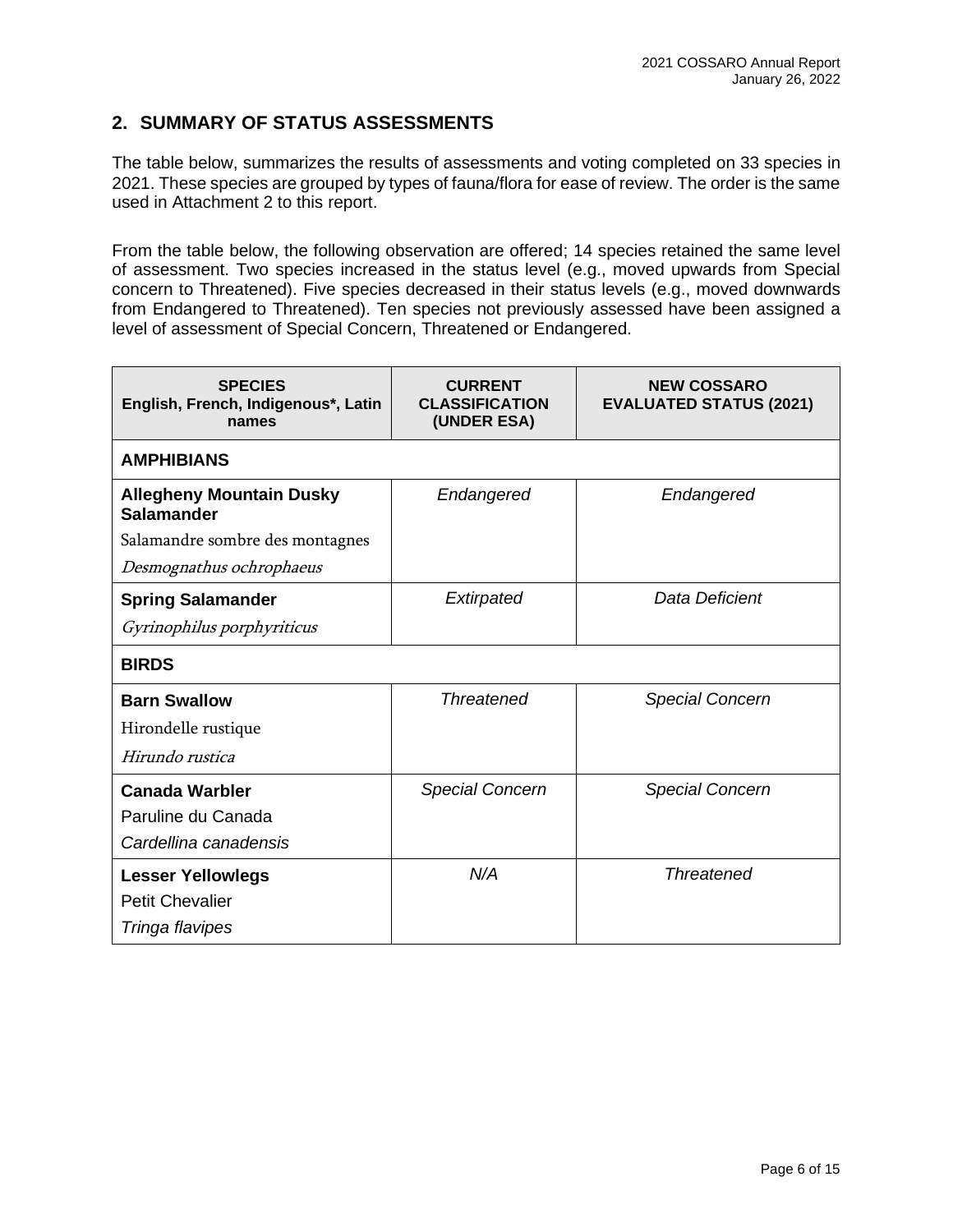| <b>SPECIES</b><br>English, French, Indigenous*, Latin<br>names                                                                                                                     | <b>CURRENT</b><br><b>CLASSIFICATION</b><br>(UNDER ESA) | <b>NEW COSSARO</b><br><b>EVALUATED STATUS (2021)</b> |
|------------------------------------------------------------------------------------------------------------------------------------------------------------------------------------|--------------------------------------------------------|------------------------------------------------------|
| Red Knot (rufa Subspecies) -<br>Tierra del Fuegao / Patagonia<br>wintering population<br>Bécasseau maubéche de la sous-<br>espéce rufa<br>Calidris canutus rufa                    | Endangered                                             | Endangered                                           |
| Red Knot (rufa Subspecies) -<br>Northeastern South America<br>wintering population<br>Bécasseau maubéche de la sous-<br>espéce rufa<br>Calidris canutus rufa                       | Endangered                                             | <b>Special Concern</b>                               |
| Red Knot (rufa Subspecies) -<br>Southeastern USA / Gulf of<br>Mexico / Caribbean wintering<br>population<br>Bécasseau maubéche de la sous-<br>espéce rufa<br>Calidris canutus rufa | Endangered                                             | Endangered                                           |
| <b>Short-eared Owl</b><br>Asio flammeus<br>Hibou des marais                                                                                                                        | <b>Special Concern</b>                                 | <b>Threatened</b>                                    |
| <b>FISHES</b>                                                                                                                                                                      |                                                        |                                                      |
| <b>Lake Chubsucker</b><br>Sucet de Lac<br>Erimyzon sucetta                                                                                                                         | <b>Threatened</b>                                      | Endangered                                           |
| <b>Northern Brook Lamprey</b><br>Lamproie du Nord<br>Ichthyomyzon fossor                                                                                                           | <b>Special Concern</b>                                 | <b>Special Concern</b>                               |
| <b>Silver Lamprey - Great Lakes</b><br>Basin<br>lamproie argentée<br>Ichthyomyzon unicuspis                                                                                        | <b>Special Concern</b>                                 | <b>Special Concern</b>                               |
| Silver Lamprey - Saskatchewan-<br><b>Nelson Rivers population</b><br>lamproie argentée<br>Ichthyomyzon unicuspis                                                                   | NOTE: New DU, was<br>not on SARO List                  | Data Deficient                                       |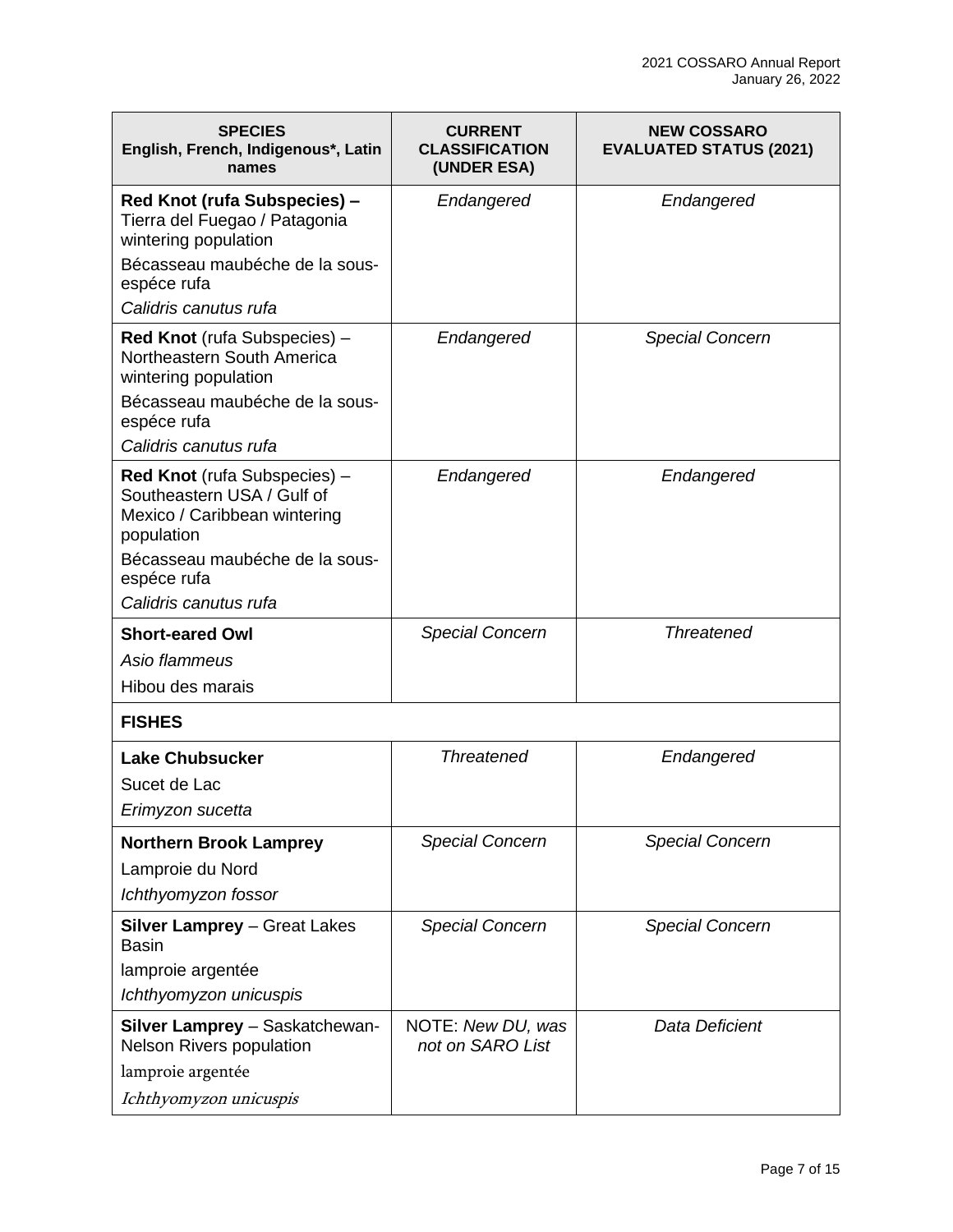| <b>SPECIES</b><br>English, French, Indigenous*, Latin<br>names                          | <b>CURRENT</b><br><b>CLASSIFICATION</b><br>(UNDER ESA) | <b>NEW COSSARO</b><br><b>EVALUATED STATUS (2021)</b> |
|-----------------------------------------------------------------------------------------|--------------------------------------------------------|------------------------------------------------------|
| <b>INSECTS</b>                                                                          |                                                        |                                                      |
| <b>American Bumble Bee</b><br>Bourdon américain<br>Bombus pensylvanicus                 | N/A                                                    | <b>Special Concern</b>                               |
| <b>Aweme Borer Moth</b><br>Perce-tige d'Aweme<br>Papaipema aweme                        | Endangered                                             | Data Deficient                                       |
| <b>Davis's Shieldback</b><br>Sauterelle de Davis<br>Atlanticus davisi                   | N/A                                                    | <b>Threatened</b>                                    |
| <b>Pygmy Snaketail</b><br>Ophiogomphe de Howe<br>Ophiogomphus howei                     | Endangered                                             | Endangered                                           |
| <b>Rapids Clubtail</b><br>Gomphe des rapides<br>Gomphus quadricolor                     | Endangered                                             | <b>Threatened</b>                                    |
| <b>Reversed Haploa Moth</b><br>Haploa inversé<br>Haploa reversa                         | N/A                                                    | <b>Threatened</b>                                    |
| <b>Suckley's Cuckoo Bumble Bee</b><br>Bourdon de Suckley<br>Bombus suckleyi             | N/A                                                    | Endangered                                           |
| <b>MAMMALS</b>                                                                          |                                                        |                                                      |
| <b>Algonquin Wolf</b><br>Loup algonquin<br>Canis sp.                                    | <b>Threatened</b>                                      | Vote deferred until 2022                             |
| Beluga Whale - James Bay<br>Population<br>Béluga<br>Qilalugaq*<br>Delphinapterus leucas | N/A                                                    | Not at Risk                                          |
| Beluga Whale - Western Hudson<br><b>Bay Population</b>                                  | N/A                                                    | Not at Risk                                          |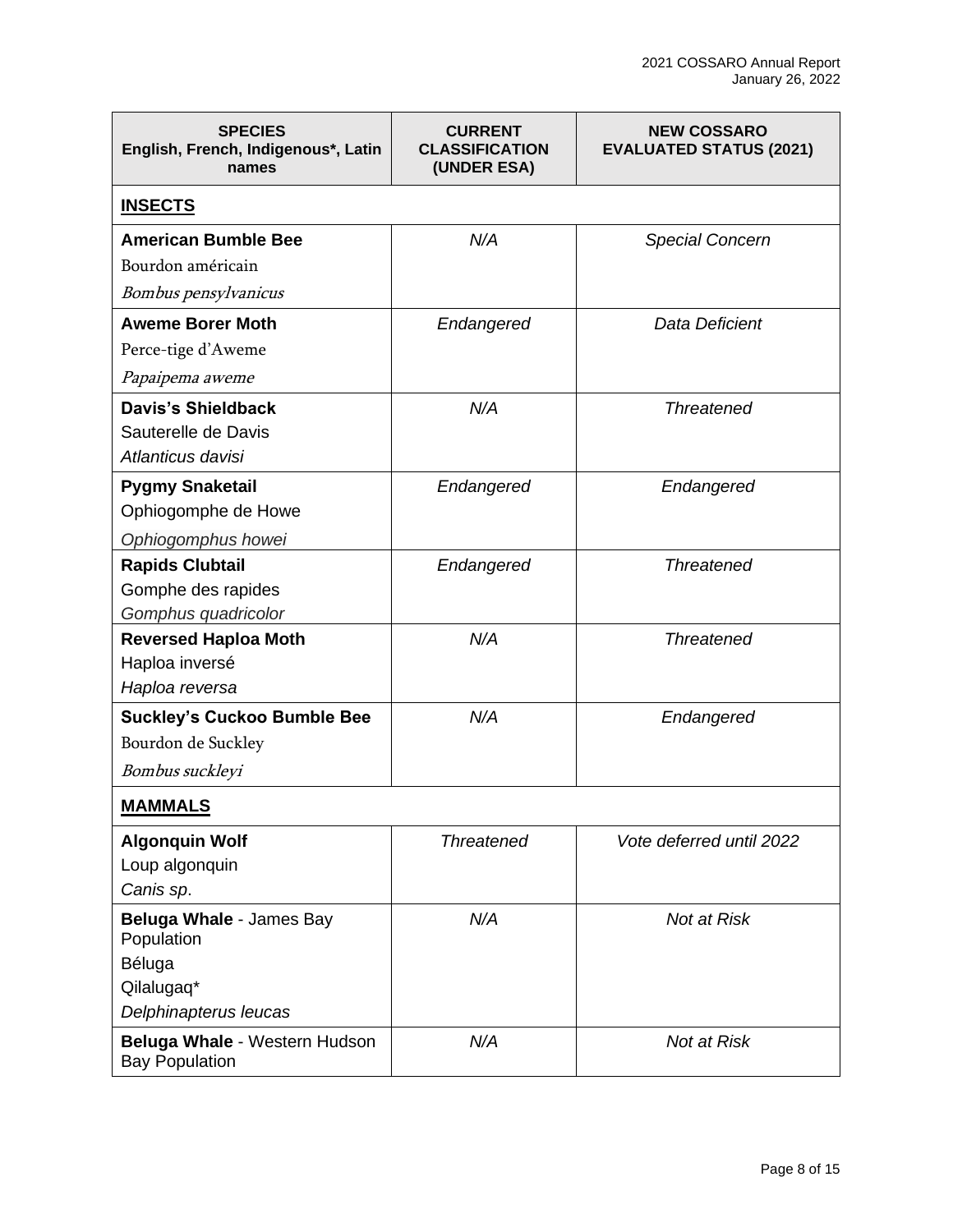| <b>SPECIES</b><br>English, French, Indigenous*, Latin<br>names | <b>CURRENT</b><br><b>CLASSIFICATION</b><br>(UNDER ESA) | <b>NEW COSSARO</b><br><b>EVALUATED STATUS (2021)</b>     |
|----------------------------------------------------------------|--------------------------------------------------------|----------------------------------------------------------|
| Béluga                                                         |                                                        |                                                          |
| Qilalugaq*<br>Delphinapterus leucas                            |                                                        |                                                          |
| <b>Polar Bear</b>                                              | <b>Threatened</b>                                      | <b>Threatened</b>                                        |
| Ours polaire                                                   |                                                        |                                                          |
| Nanook*                                                        |                                                        |                                                          |
| Ursus maritimus                                                |                                                        |                                                          |
| <b>Ringed Seal</b>                                             | N/A                                                    | Not eligible for assessment                              |
| que annelé / phoque marbré                                     |                                                        |                                                          |
| Netsik* (Inuit/Labrador)                                       |                                                        |                                                          |
| Nattiq* (Inuit/North and East<br>Baffin)                       |                                                        |                                                          |
| Natiinat* (Inuit)                                              |                                                        |                                                          |
| Natchiq, Natchiit and Natik*<br>(Inuit/North Slope)            |                                                        |                                                          |
| Natsiq/Natsik* (Inuit/Nunavik and<br>Nunavut)                  |                                                        |                                                          |
| Pusa hispida                                                   |                                                        |                                                          |
| <b>MOLLUSCS</b>                                                |                                                        |                                                          |
| <b>Purple Wartyback</b>                                        | N/A                                                    | <b>Threatened</b>                                        |
| Mulette verruqueuse                                            |                                                        |                                                          |
| Cyclonaias tuberculata                                         |                                                        |                                                          |
| <b>Striped Whitelip</b>                                        | N/A                                                    | Endangered                                               |
| Polyspire rayé                                                 |                                                        |                                                          |
| Webbhelix multilineata                                         |                                                        |                                                          |
| <b>PLANTS</b>                                                  |                                                        |                                                          |
| <b>American Ginseng</b>                                        | Endangered                                             | Vote deferred until 2022                                 |
| Ginseng à cinq folioles                                        |                                                        |                                                          |
| Panax quinquefolius                                            |                                                        |                                                          |
| Deerberry                                                      | <b>Threatened</b>                                      | <b>Threatened</b>                                        |
| Airelle à longues étamines                                     |                                                        |                                                          |
| Vaccinium stamineum                                            |                                                        |                                                          |
| <b>Kentucky Coffee-tree</b>                                    | <b>Threatened</b>                                      | Threatened in:                                           |
| Chicot févier<br>Gymnocladus dioicus                           |                                                        | Elgin, Essex, Lambton,<br>Middlesex, Norfolk, and Oxford |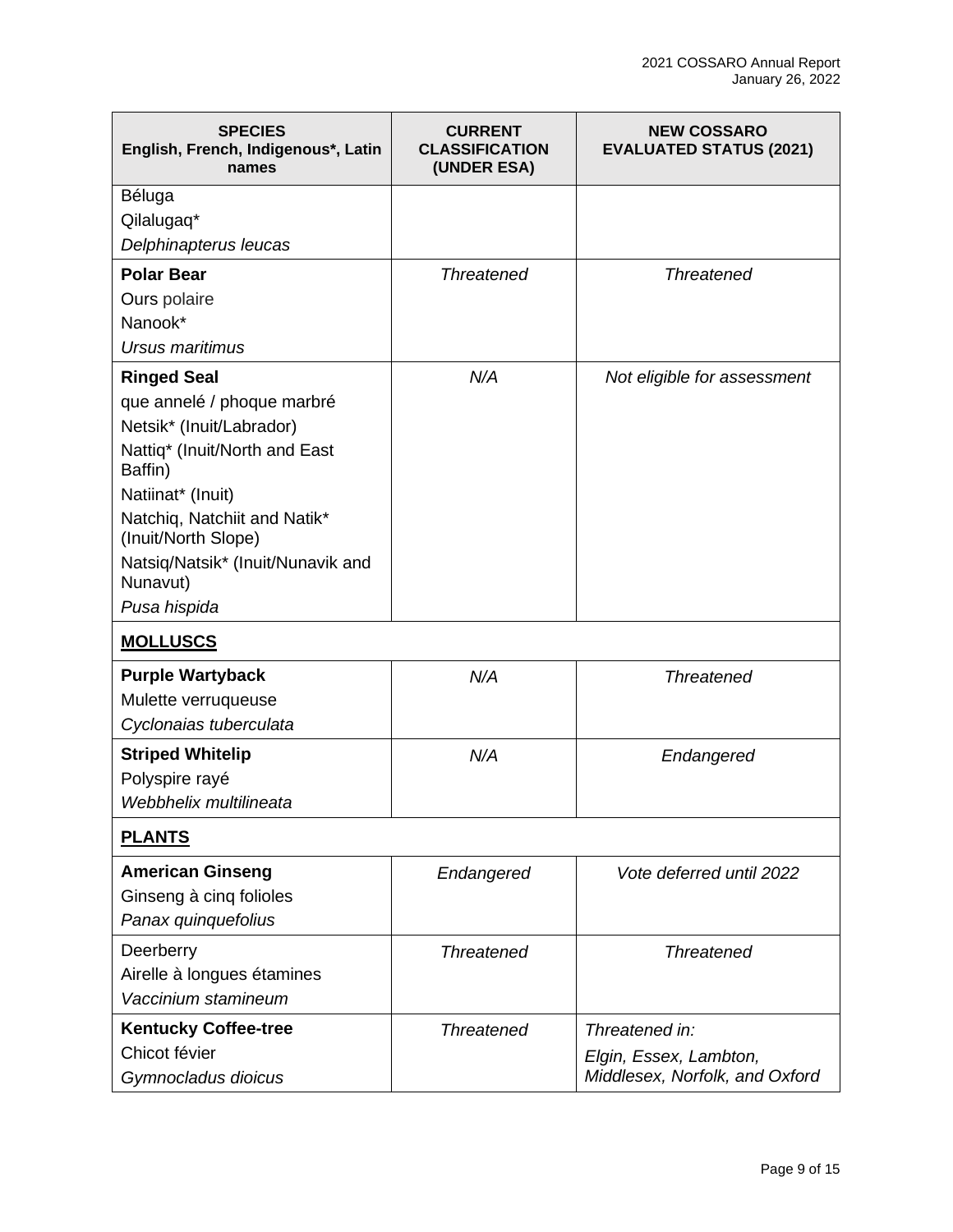| <b>SPECIES</b><br>English, French, Indigenous*, Latin<br>names                                                           | <b>CURRENT</b><br><b>CLASSIFICATION</b><br>(UNDER ESA) | <b>NEW COSSARO</b><br><b>EVALUATED STATUS (2021)</b> |
|--------------------------------------------------------------------------------------------------------------------------|--------------------------------------------------------|------------------------------------------------------|
|                                                                                                                          |                                                        | Counties and in the Municipality<br>of Chatham-Kent  |
| <b>Lakeside Daisy</b><br>Hyménoxys herbacé<br>Tetraneuris herbacea                                                       | <b>Threatened</b>                                      | <b>Special Concern</b>                               |
| <b>American Water-willow</b><br>Carmantine d'Amérique<br>Justicia americana                                              | <b>Threatened</b>                                      | <b>Threatened</b>                                    |
| <b>Western Silvery Aster</b><br><b>Aster Soyeux</b><br>Symphyotrichum sericeum                                           | Endangered                                             | <b>Threatened</b>                                    |
| <b>REPTILES</b>                                                                                                          |                                                        |                                                      |
| <b>Eastern Hog-nosed Snake</b><br>Couleuvre à groin de l'Est<br>Heterodon platirhinos                                    | <b>Threatened</b>                                      | <b>Threatened</b>                                    |
| <b>Common Five-lined Skink -</b><br><b>Carolinian Population</b><br>Scinque pentaligne<br>Plestiodon fasciatus           | Endangered                                             | Endangered                                           |
| <b>Common Five-lined Skink -</b><br>Great Lakes/St. Lawrence<br>Population<br>Scinque pentaligne<br>Plestiodon fasciatus | <b>Special Concern</b>                                 | <b>Special Concern</b>                               |

#### **NOTES:**

- N/A means the species has not been formerly assigned a status in Ontario
- All English, French and Indigenous names of species are included in Status reports, where known. Indigenous names are highlighted with an asterisk and these names are not intended to be inclusive of all cultures and languages. Indigenous names are not based upon western scientific methods.

#### **Nomenclature/Taxonomic Changes**

The following name change was discussed and voted on by COSSARO in 2021.

• Algonquin Wolf (*Canis* sp.) was changed to Eastern Wolf, *Canis sp. cf. lycaon*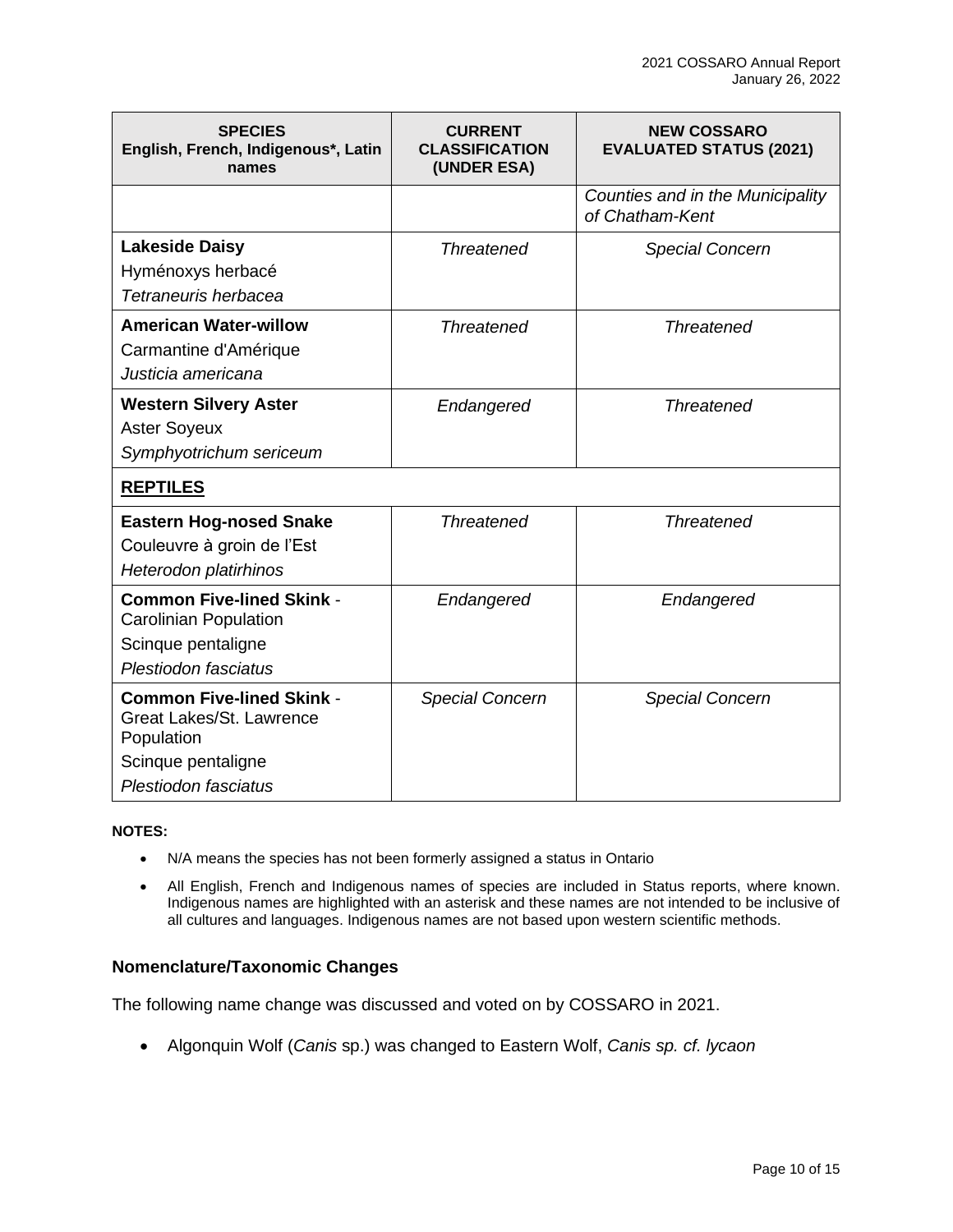#### <span id="page-10-0"></span>**3. SUMMARY OF 2021 COSSARO MEETINGS & OPERATIONS**

#### <span id="page-10-1"></span>**3.1 Meetings**

COSSARO, like most agencies and organizations, was affected by COVID-19 again in 2021. Meetings were held virtually rather than in person. The traditional two meetings per year were replaced with four virtual meetings. Each meeting included opportunities for observers to attend.

The following offers a brief summary of each of the 2021 meetings.

| <b>MEETING DATE</b> | <b>MEETING SUMMARY</b>                                                                                                                                                                                                                                                                                                                                                                                                                                                                                    |
|---------------------|-----------------------------------------------------------------------------------------------------------------------------------------------------------------------------------------------------------------------------------------------------------------------------------------------------------------------------------------------------------------------------------------------------------------------------------------------------------------------------------------------------------|
| Feb 4 - 5, 2021     | Dr. Barbara Hard was welcomed to her new role as a member of<br>COSSARO. A presentation was made to COSSARO by Victoria<br>MacPhail, PHD candidate, Faculty of Environmental and Urban Change,<br>York University, Toronto, about American Bumble Bee.                                                                                                                                                                                                                                                    |
|                     | About 25 students from Fleming College and their instructors attended<br>this meeting to better understand the role of COSSARO and the<br>process/criteria for the assessment of species.                                                                                                                                                                                                                                                                                                                 |
| Apr 8 - 9, 2021     | COSSARO initiated this meeting with a Land Acknowledgement. All<br>subsequent meetings will be introduced with that formal recognition.<br>Members agreed that COSSARO would continue to explore and<br>implement measures that would ensure we are aware of and including<br>Indigenous knowledge.                                                                                                                                                                                                       |
|                     | A presentation was made to COSSARO by Lisa Walter, Acting Sea<br>Lamprey Program Deputy Director, Great Lakes Fishery Commission<br>about Northern Brook, and Silver Lamprey in the Great Lakes.                                                                                                                                                                                                                                                                                                          |
|                     | In addition to ongoing operations discussions, members made a point<br>that COSSARO should find a way that we can have access more readily<br>and reliability to jurisdictions in the US as input to fully considering the<br>BBRGR. Discussions continued regarding the utility of US state data<br>when uncertainties exist around the currency and accuracy of data and<br>the reality that state rankings of species may not adequately reflect or<br>represent trends in species population numbers. |
|                     | During our species assessments in 2021, COSSARO continued to use<br>an analytical tool referred to as the "Working Draft of the COSSARO<br>interpretation of select June 2019 legislative amendments", provided in<br>our 2020 COSSARO Annual Report and which is also available at:<br>https://www.ontario.ca/page/2019-2020-annual-report-committee-<br>status-species-risk-ontario-cossaro#section-6                                                                                                   |
| Sept 28 - 29, 2021  | No public presentations were made at this meeting, although Observers<br>continued to attend. Attendance varied from meeting to meeting but<br>generally included about 10 - 15 Observers.                                                                                                                                                                                                                                                                                                                |
|                     | COSSARO continues to emphasize the importance of ready access to                                                                                                                                                                                                                                                                                                                                                                                                                                          |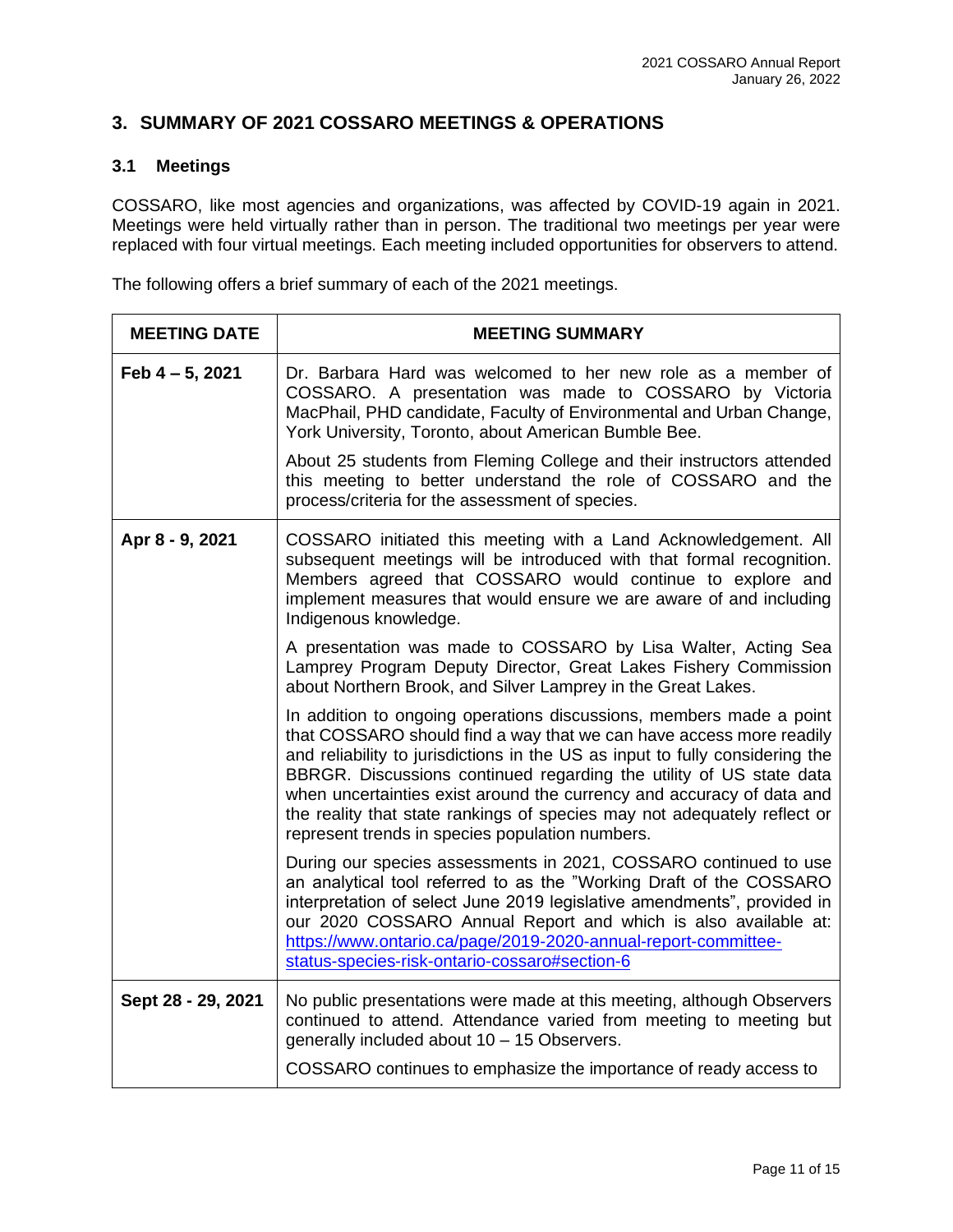| <b>MEETING DATE</b> | <b>MEETING SUMMARY</b>                                                                                                                                                                                                                                                                                                                                                                                                                                                         |
|---------------------|--------------------------------------------------------------------------------------------------------------------------------------------------------------------------------------------------------------------------------------------------------------------------------------------------------------------------------------------------------------------------------------------------------------------------------------------------------------------------------|
|                     | the RAMAS software to assist in species assessments. We understand<br>that the province is working to facilitate that access.                                                                                                                                                                                                                                                                                                                                                  |
|                     | The ongoing SAR audit was briefly discussed, and it appeared that all<br>COSSARO members had been engaged in discussions with the Office<br>of the Auditor General of Ontario.                                                                                                                                                                                                                                                                                                 |
| Nov 18 - 19, 2021   | The Fall, 2021 COSSARO meeting included a few species that attracted<br>substantial interest from observers and presenters (i.e., Algonquin Wolf,<br>American Ginseng, Eastern Hog-nosed Snake). Presentations were<br>made by representatives of the Ontario Fur Managers Federation, the<br>Fur Institute of Canada and the Ontario Federation of Anglers and<br>Hunters. Written submissions were submitted by the Ontario Fur<br>Managers Federation and by Ontario Nature |

#### <span id="page-11-0"></span>**3.2 Updates Regarding Other Matters**

In 2021, some additional time was invested in more direct dialogue with holders of Indigenous knowledge and with holders of scientific information and community knowledge. COSSARO engaged in direct dialogue with groups and individuals regarding their information for species that were suggested for new assessments and/or reassessments.

The website for COSSARO [\(http://cossaroagency.ca\)](http://cossaroagency.ca/) continued to be helpful in keeping Ontario citizens apprised of COSSARO activities. The MECP continues to update and operate that website on behalf of COSSARO, actions that are appreciated by COSSARO members.

COSSARO continues to work with the province to update the 2017 Terms of Reference for the committee. Those updates are a work in progress.

In March 2021, the Office of the Ontario Auditor General began to contact members of COSSARO for interviews as input to the Auditor General's November 2021 Value-for-Money Audit: Protecting and Recovering Species at Risk. COSSARO members are reviewing that report to determine whether there are any recommendations that could affect/improve the way COSSARO conducts its business.

The Chair of COSSARO was invited to, and made presentations to the following organizations in 2021:

- Fleming College Feb 1, 2021 instructors Cori Carveth, Karen Bellamy
- SARPAC, May 4, 2021 Chair, Bette Jean Crews
- Muskoka Watershed Council, Nov 26, 2021 Chair, Geoff Ross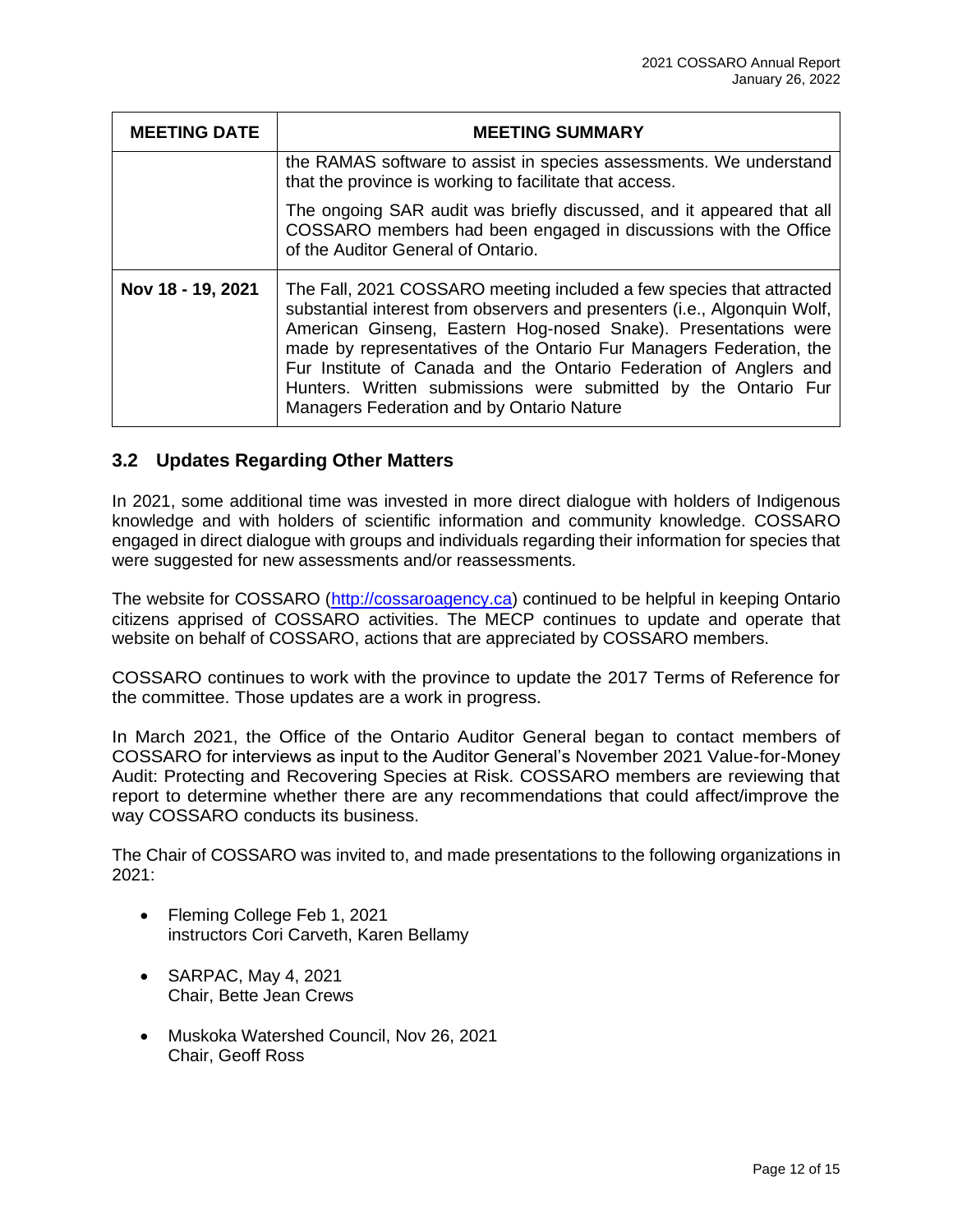#### <span id="page-12-0"></span>**4. 2022 PLAN**

COSSARO expects to conduct its spring meeting online in 2022, as the pandemic will likely continue to impede the safe execution of in-person meetings. The status of the pandemic will be monitored to determine whether the Fall meeting will be able to be completed in person.

In addition to assessments of species considered at the previous COSEWIC meeting, COSSARO is beginning to complete reassessments for species that have not been actively and currently considered by COSEWIC in their ongoing assessments. In 2022, these assessments will likely include: American White Pelican and Bald Eagle. Other species being considered include Black Tern, Upland Sandpiper, Purple Martin, and West Virginia White. The assessment of some of these species may depend upon the availability of funds to seek external expertise on status report consulting assignments.

Other species that could be addressed in 2022 are those which have been subject to the provision of additional and/or new data provided in the form of Indigenous and community knowledge. COSSARO is placing an emphasis on ensuring that assessments are based upon "the best available scientific information, including information obtained from community knowledge and aboriginal traditional knowledge."

| <b>PRELIMINARY 2021</b><br><b>MEETING DATES</b>       | <b>MEETING FOCUS</b>                                                                                                   |
|-------------------------------------------------------|------------------------------------------------------------------------------------------------------------------------|
| March 31 - April 1, 2022<br>(subject to confirmation) | Assessment focused on COSEWIC species assessed in<br>$\bullet$<br>November 2021 and Bald Eagle, American White Pelican |
| Sept 24 - 27, 2022<br>(subject to confirmation)       | Assessment focused on COSEWIC species assessed in<br>Spring 2022 and Black Tern, Golden Eagle                          |

Species that will be assessed during 2022 are as follows:

| <b>MEETING DATE*</b>      | <b>SPECIES SCHEDULED FOR ASSESSMENT</b>                              |
|---------------------------|----------------------------------------------------------------------|
| March 30 - April 1, 2022  | <b>Incurved Grizzled Moss</b>                                        |
| (subject to confirmation) | Eastern Foxsnake (Carolinian population)                             |
|                           | Eastern Foxsnake (Great Lakes / St. Lawrence<br>population)          |
|                           | Greater Prairie–Chicken                                              |
|                           | Eastern Wolf (currently known as Algonquin Wolf on<br>the SARO List) |
|                           | American Ginseng                                                     |
|                           | American White Pelican                                               |
|                           | <b>Bald Eagle</b>                                                    |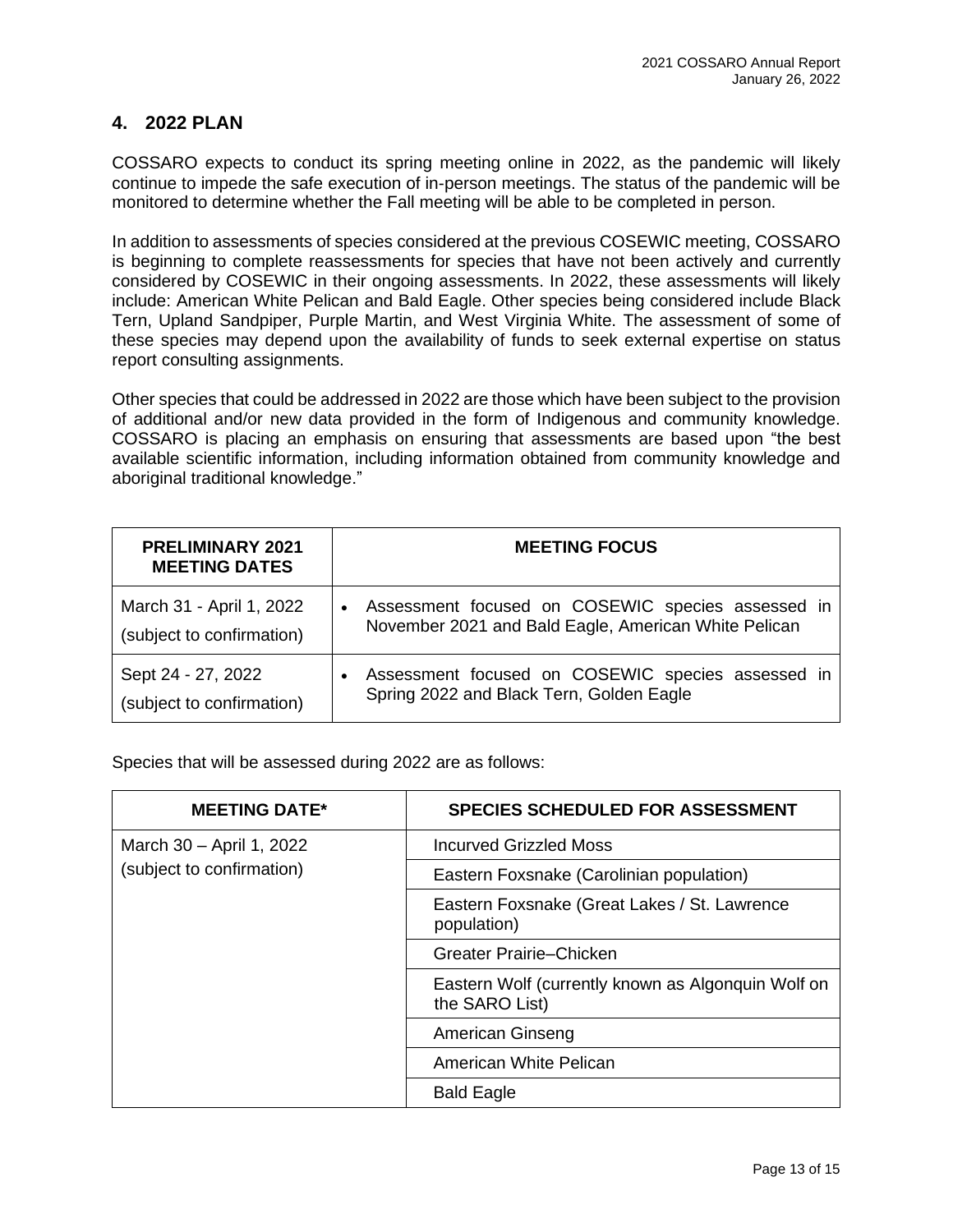| <b>MEETING DATE*</b>                                 | <b>SPECIES SCHEDULED FOR ASSESSMENT</b> |
|------------------------------------------------------|-----------------------------------------|
| September 28 - 30, 2022<br>(subject to confirmation) | To be determined                        |
| To be determined and scheduled,<br>2022, 2023        | <b>Purple Martin</b>                    |
|                                                      | <b>Upland Sandpiper</b>                 |
|                                                      | Golden Eagle                            |
|                                                      | <b>Black Tern</b>                       |
|                                                      | Cougar                                  |
|                                                      | <b>Wild Rice</b>                        |
|                                                      | West Virginia White                     |
|                                                      | Schweinitz's Sedge                      |
|                                                      | Ram's-head Lady's-slipper               |
|                                                      | Methuselah's Beard Lichen               |
|                                                      | <b>Auricled Twayblade</b>               |
|                                                      | Little White Tiger Beetle               |
|                                                      | Duke's Skipper                          |
|                                                      | <b>Slender Clearwing</b>                |
|                                                      | <b>Cupped Fringe Lichen</b>             |
|                                                      | Moose                                   |